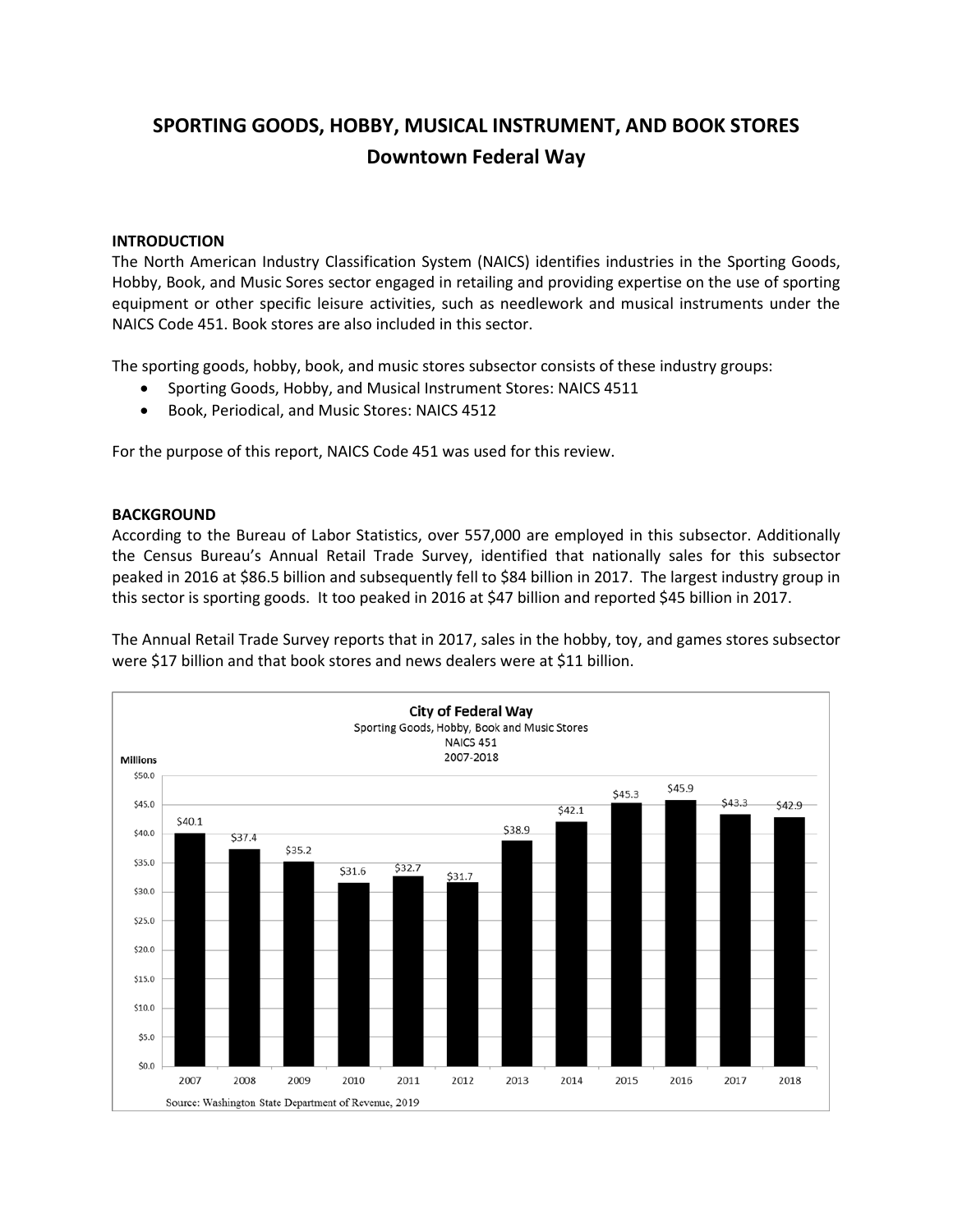Research on taxable retail sales from 2007 to 2018 in Federal Way, specifically before and through the recovery from the "Great Recession," for this subsector responded simultaneously to the recession. The subsector did not return to pre-recession levels until 2014. Since then a high point for sales occurred in 2016 at \$45.9 million, this corresponds with the opening of Dick's Sporting Goods. However, 2017 and 2018 have seen declines. See chart on previous page.

## **MARKET**

Downtown Federal Way has 11 sporting goods, hobby, musical instrument, and book store related establishments. Of those establishments three are sporting goods stores; three are sewing, needlework, and piece goods stores; three are hobby, toy, and game stores; one is a musical instrument and supplies store; and one is a book store.

## **TRENDS**

## **Music Stores**

Consumer income and changes in musical tastes drive demand for musical instruments. The profitability of individual companies depends on effective merchandising. Large companies have economies of scale in purchasing and marketing. Small companies can compete effectively by specializing in personalized service or high-end instruments. The US industry is concentrated: the 20 largest companies account for about half of industry revenue.

## *"The US musical instrument stores industry includes about 3,700 establishments (single-location companies and units of multi-location companies) with combined annual revenue of about \$4.5 billion."*

First Research

## **Sporting Goods**

According to the research consulting firm Statista, more than 100 million Americans buy sporting goods each year. There appears to be a healthy demand within the industry. And as more Americans begin paying more attention to their own health, the market is forecasted to grow.

## *"The North American sporting goods market is estimated to reach \$ 35 billion by the end of 2023, and it is anticipated to reach a market share of 40 percent of the global market by the end of the forecasted period."*

Research Nestor

Yet, even as more American children and adults play sports and buy fashion-focused athletic apparel, traditional sellers of workout gear, bats, and other sports equipment struggle with declining sales. In addition, consumers can buy athletic apparel online, so sporting goods retailers must strategize to retain customers and draw them in by providing customers with a unique shopping experience.

Consumer retail purchases of sporting goods equipment, athletic footwear, and athletic apparel increased to \$69.9 billion for the categories tracked by the National Sporting Goods Association (NSGA) in 2018, an increase of 1 percent over 2017.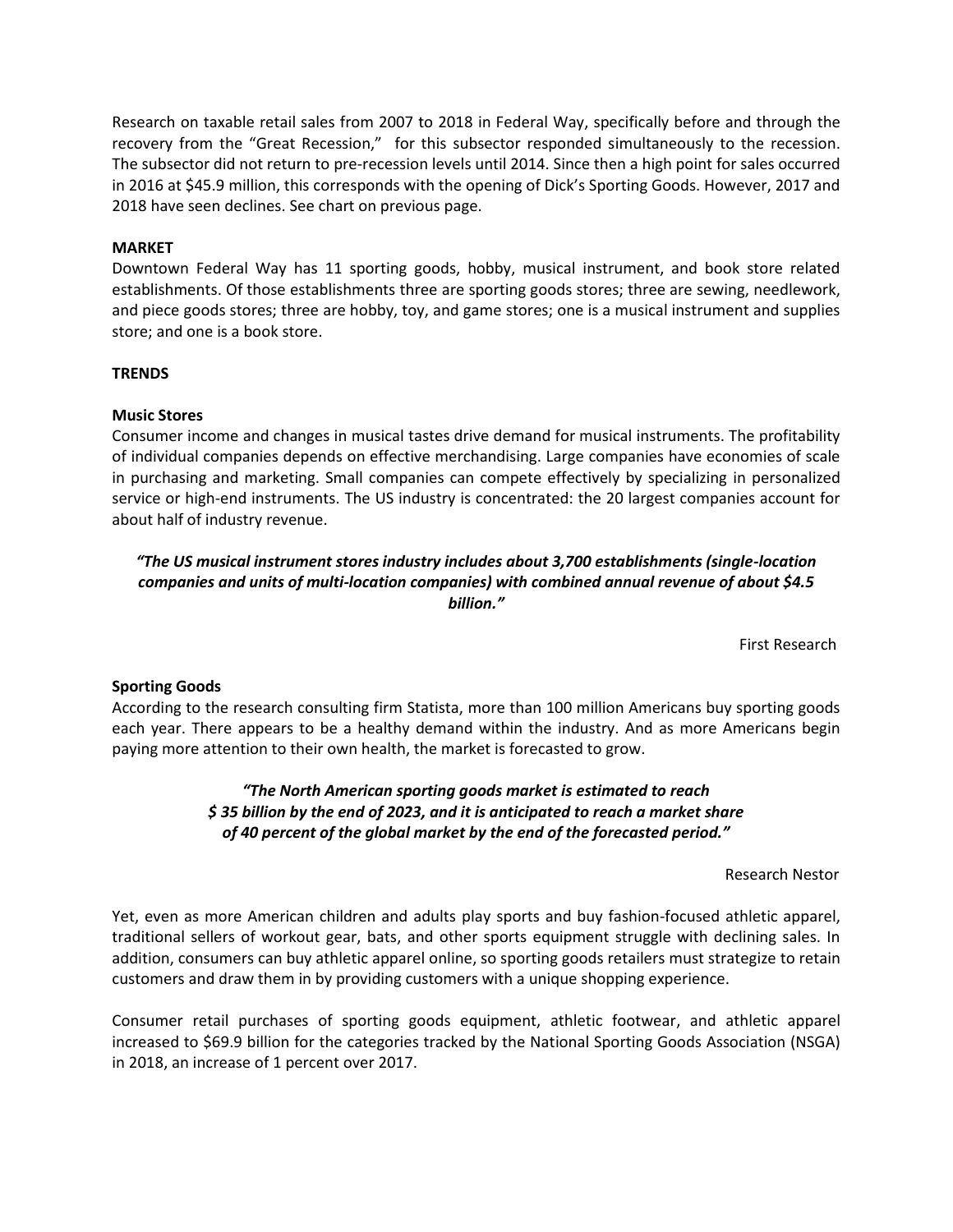## *"[2018] was a stable year. For the second straight year, the industry experienced one percent growth. While it was not as high as we would like it, it has not decreased overall, either."*

Julie Pitts, Director of Research and Business Development, NGSA

Sales increased by one percent for athletic footwear, while athletic clothing increased by one percent and equipment remained flat in 2017. The footwear category experienced largest dollar gains in the walking shoes segment. The gym/fashion sneaker segment was second followed by basketball and aerobic shoes. For equipment, a decrease in hunting and firearms was offset by slight increases in a host of other categories including golf, camping, bicycle equipment, and fishing tackle. The top dollar generator in the apparel category was golf, followed by swimming, which saw a slight decrease from 2017. Fitness categories increased across the board, led by yoga at three percent vs. 2017. Hiking was up four percent and was a top performer for the second year in a row.

## **Book Stores**

Retail sales at U.S. bookstores were estimated at \$11.5 billion in 2017 but have been declining since their high of over \$18 billion in 2006. According to the Bureau of Labor Statistics, nearly 78,000 people are employed in this sector which has seen corresponding reductions in concert with the reduction in sales.

Book stores need to adapt through special curation by trimming their inventories, enhancing convenience in order to reduce friction while shopping, personalizing or customizing the consumer experience while in a mass-produced world, and focusing on consumers' changing demands.

However, not everything is doom and gloom. Despite the relentless growth of e-commerce, mounting store closings, and ominous media predictions of a brick-and-mortar retail apocalypse, there are still opportunities for growth by indie bookstores.

For example, sales at independent stores are rising. Physical retail is not dead. Books are a mature market.

## *"Independent bookstores—indeed, all retailers—need to focus on being highly local businesses to compete"*

## Kristen McLean, Executive Director of Business Development of NPD BookScan

Additionally, larger retailers have initiated new programs to push book merchandising such as a large book section complete with face-out book display. They also offer a wall of giant HD video screens offering a stream of constantly-updated original book content, author interviews, and more; perpetually hyping book news and offering title recommendations. Amazon has opened a wave of new physical bookstores which features shelf-talkers on every book to give suggestions and recommendations while customers shop.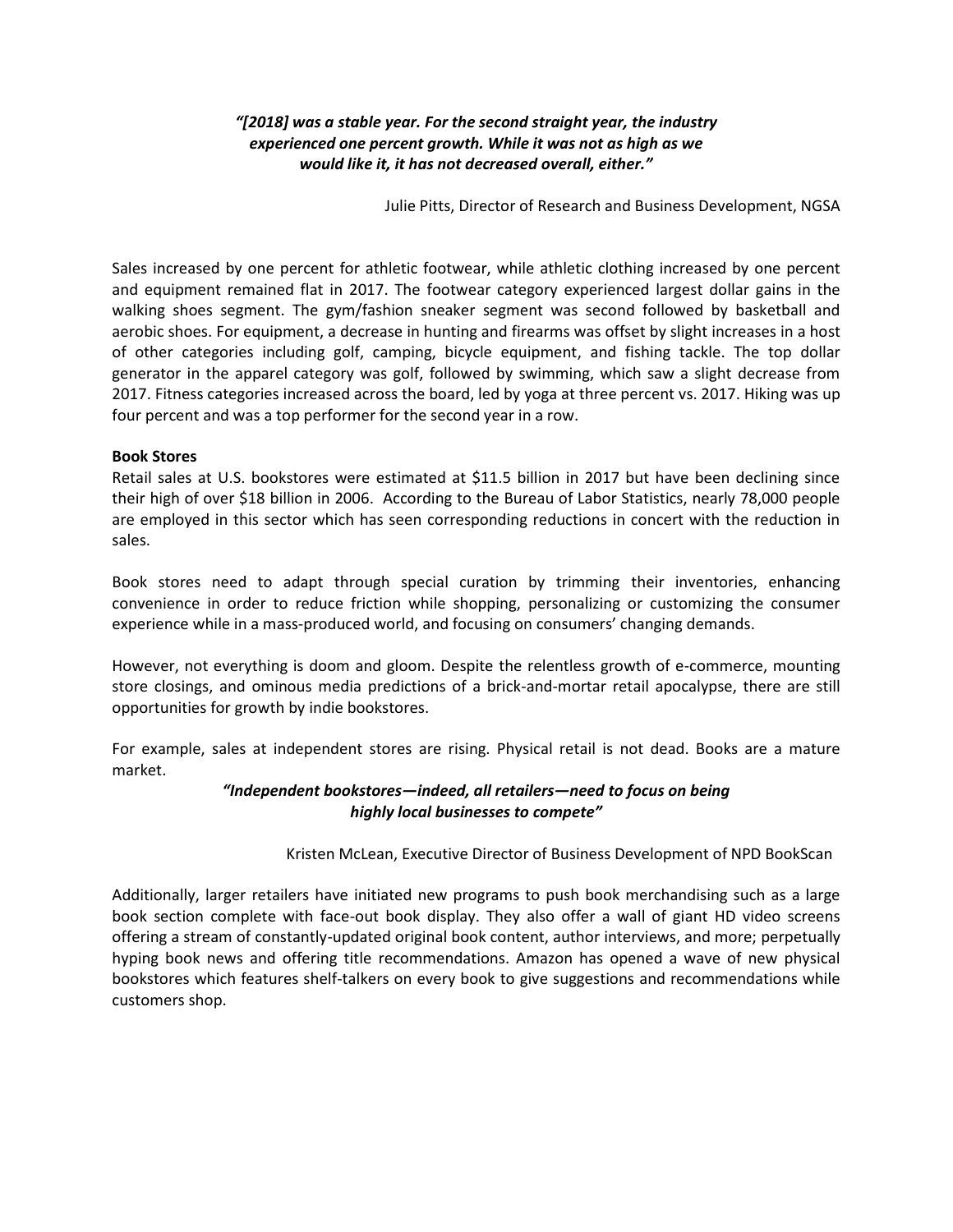## **SOURCES**

- American Booksellers Association
- US Dept. of Labor, Bureau of Labor Statistics
- US Dept. of Commerce, Census Bureau, Annual Retail Trade Survey
- City of Federal Way
- ESRI
- First Research
- National Sporting Goods Association
- North American Industry Classification System
- NPD BookScan
- Research Nester
- Statista
- Washington State Department of Revenue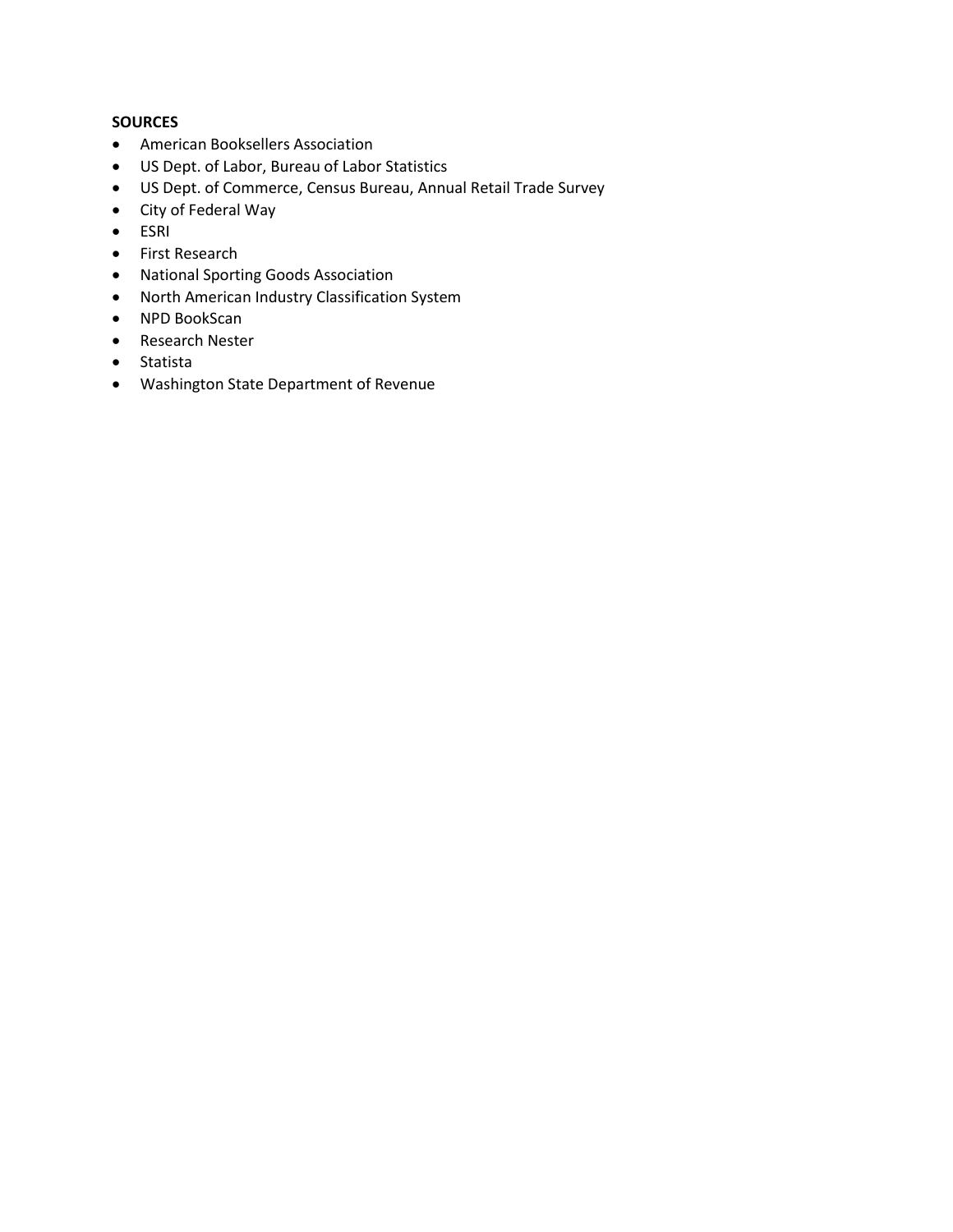# Location of Sporting Goods, Hobby, Book, and Music Stores



This map is intended for use as a graphical representation. The City of Federal Way makes no warranty as to its accuracy. Aerial Photo: May 2018<br>Date Published: June 2019

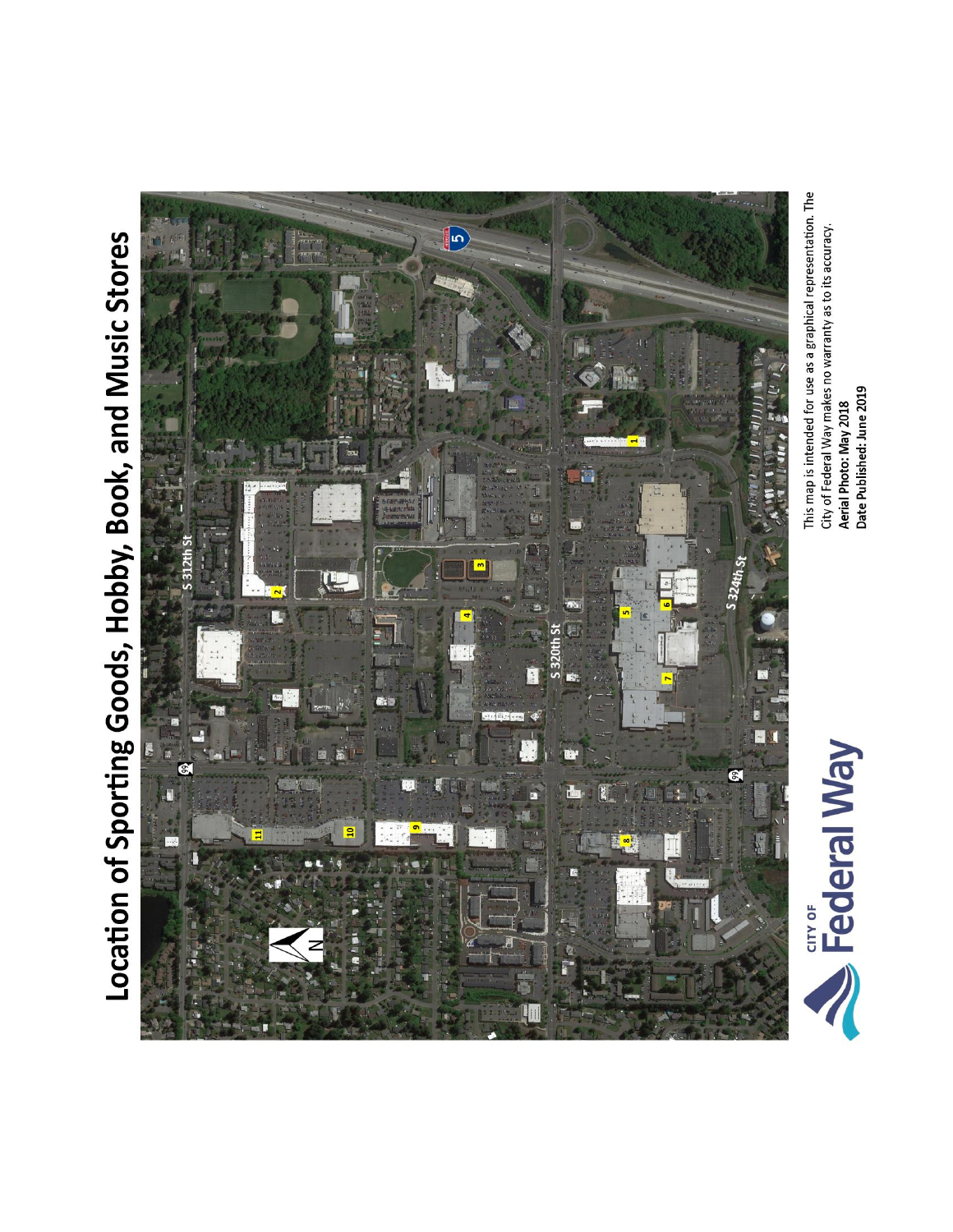## **Sporting Goods, Hobby, Musical Instrument, and Book Stores**

Businesses in this category are engaged in retailing and providing expertise on the use of sporting equipment or other specific leisure activities, such as needlework and musical instruments. Book stores are also included in this subsector. Downtown Federal Way has 11 stores in this category, totaling to over 150,000 square feet of retail space. Stores in this category often sell sporting goods, collectibles, books, musical instruments and supplies, toys, games, and sewing supplies.

Year Built is the calendar year in which at least 50 percent of the original construction was complete. Effective Year Built is the adjusted year built taking into account any subsequent new construction or major rehabilitation.

## **1. Music & Arts**

32042 23<sup>rd</sup> Ave S Located: Towne Square Retail chain selling musical instruments, audio gear & accessories, with rental & repair services. Square Footage: 1,000 Year Built: 1985 (Eff. Year: 1995)

## **2. West Coast Sports Cards**  Inc.

2008 S 314th St. Located: Hillside Plaza Shopping Center Sports & gaming cards dealer also stocks card display products, autographed memorabilia & more. Square Footage: ~1,750 Facility Built: 1988

## **3. Action City Comics & Toys**

2016-M S 320th St Located: Center Plaza Retail store offering weekly new comic releases, back issues, trade paper backs, action figures, statues, supplies & more. Square Footage: 1,000 Year Built: 1979 (Eff. Year: 1990)

## **4. Big 5 Sporting Goods**

1916 S 320th St Located: SeaTac Village Chain retailer providing a full range of sporting & outdoor equipment, shoes & apparel. Square Footage: 12,473 Year Built: 1976 (Eff. Year: 1990)

## **5. Champs Sports**

1920 S Commons Located: The Commons Mall Chain featuring a wide range of brand-name athletic footwear, clothing, hats & more. Square Footage: 4,623 Year Built: 1975 (Eff. Year: 1985)

## **6. GameStop**

1933 S Commons Located: The Commons Mall Chain retailer offering new & used video games, plus consoles, controllers & related gear. Square Footage: 1,500 Year Built: 1975 (Eff. Year: 1985)

## **7. DICK'S Sporting Goods**

1819 S Commons Located: The Commons Mall Sporting goods chain with equipment, apparel & footwear for athletics, outdoor recreation & fitness. Square Footage: 45,000 Year Built: 1975 (Eff. Year: 1985)

## **8. Michaels**

32061 Pacific Hwy S Located: Celebration Center Chain retailer carrying art & hobby supplies plus home décor. Square Footage: 20,310 Year Built: 1963 (Eff. Year: 1990)

## **9. Quality Sewing & Vacuum**

31653-B Pacific Hwy S Located: Pavilions Centre II Retail shop specializing in sewing machines, vacuum products and cleaning supplies. Square Footage: 2,000 Facility Built: 2003